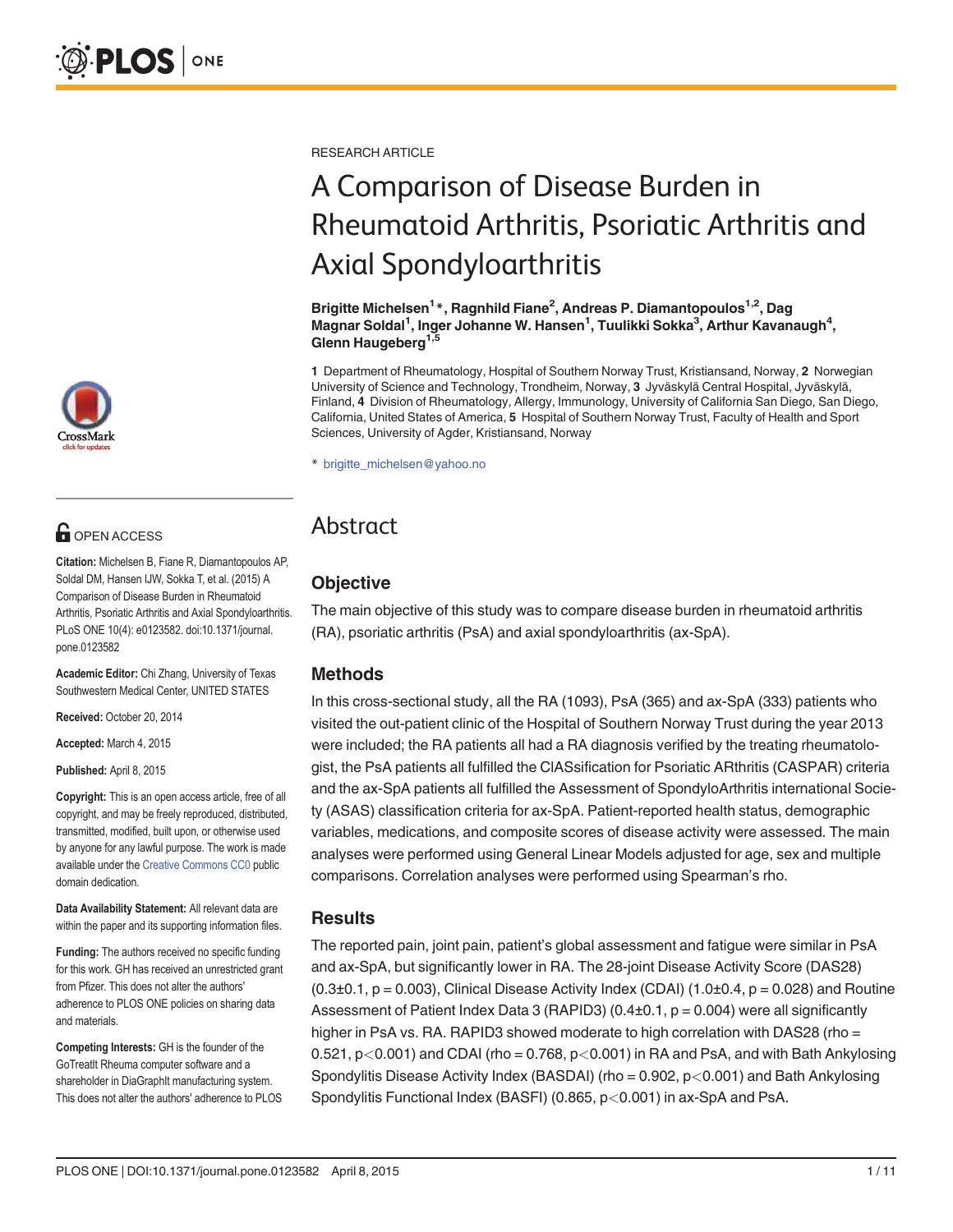<span id="page-1-0"></span>

ONE policies on sharing data and materials. The other authors have declared that no competing interests exist.

#### **Conclusion**

In conclusion, patient- reported outcome measures were similar in our population of PsA and ax-SpA patients, but significantly lower for the RA patients. Composite disease activity measures were lower in RA than in PsA and ax-SpA, but the magnitude of these differences was small and probably not of clinical significance. Our study indicates that disease burden in RA, PsA and ax-SpA may be more similar than previously demonstrated.

# Introduction

Rheumatoid arthritis (RA), psoriatic arthritis (PsA) and axial spondyloarthritis (ax-SpA) are the most common inflammatory rheumatic diseases in ordinary outpatient clinics. In Norway the prevalence reported is 0.5% for RA  $[1]$ , 0.2% for PsA  $[2]$  $[2]$  and 0.2% for ankylosing spondylitis (AS) [[3](#page-8-0)]. These inflammatory disorders are characterised by different clinical, laboratory and imaging hallmarks. RA is characterised by symmetric and erosive arthritis typically affecting small and medium-sized joints [\[4](#page-8-0)]. PsA is a more heterogeneous inflammatory disease which may present as mild monoarthritis or severe polyarthritis and may also involve the axial skeleton and the entheses [\[5,6\]](#page-8-0). AS is a systemic inflammatory disorder that affects the sacroiliac joints and the spine, and can also affect peripheral joints and entheses [\[7](#page-8-0)]. Axial spondyloarthritis (ax-SpA) is a common term for inflammatory joint disorders with inflammation in axial skeleton and may include AS, undifferentiated spondyloarthritis and PsA with axial involvement [\[8,9](#page-8-0)]. In RA, bone involvement is characterized by erosions, whereas in PsA and ax-SpA bone involvement also includes signs of bone new formation  $[4,10,11]$  $[4,10,11]$  $[4,10,11]$  $[4,10,11]$  $[4,10,11]$ .

Major clinical improvements have over the last years been achieved in the outcome of inflammatory rheumatic diseases. This has been attributed to various factors  $[7,12-15]$  $[7,12-15]$  $[7,12-15]$  $[7,12-15]$  $[7,12-15]$  $[7,12-15]$ . For example, better treatments are available and early aggressive treatment strategies have been more commonly adopted, including the treat to target (T2T) strategy for both RA and SpA. In addition, there have been changes in environmental exposures, e.g. smoking habits, which also may have altered outcome of inflammatory joint disorders.

Due to heterogeneity in expression of inflammatory rheumatic diseases, it is expected that there may be differences in disease burden between RA, PsA and ax-SpA. Few studies have compared clinical findings and patient- reported outcome measures in the three disease entities RA, PsA and ax-SpA, although several studies have compared health-related quality of life in these diseases [[16](#page-8-0)–[19\]](#page-9-0).

Thus, the main objective of this study was to compare patient-reported health status and composite scores of disease activity in unselected patient populations of RA, PsA and ax-SpA, recruited from an ordinary out-patient clinic in Norway. Secondary objectives were to compare demographics and the use of Disease-Modifying AntiRheumatic Drugs (DMARDs) in RA, PsA and ax-SpA.

# Methods

## Study population

This is a cross-sectional study of consecutive RA, PsA and ax-SpA patients who visited the outpatient clinic of the Hospital of Southern Norway Trust during the year 2013. The RA, PsA and ax-SpA patients in the out-patient clinic were monitored by use of the GoTreatIT Rheuma computer software system [\(www.diagraphit.com](http://www.diagraphit.com)) as part of the ordinary clinical care. The RA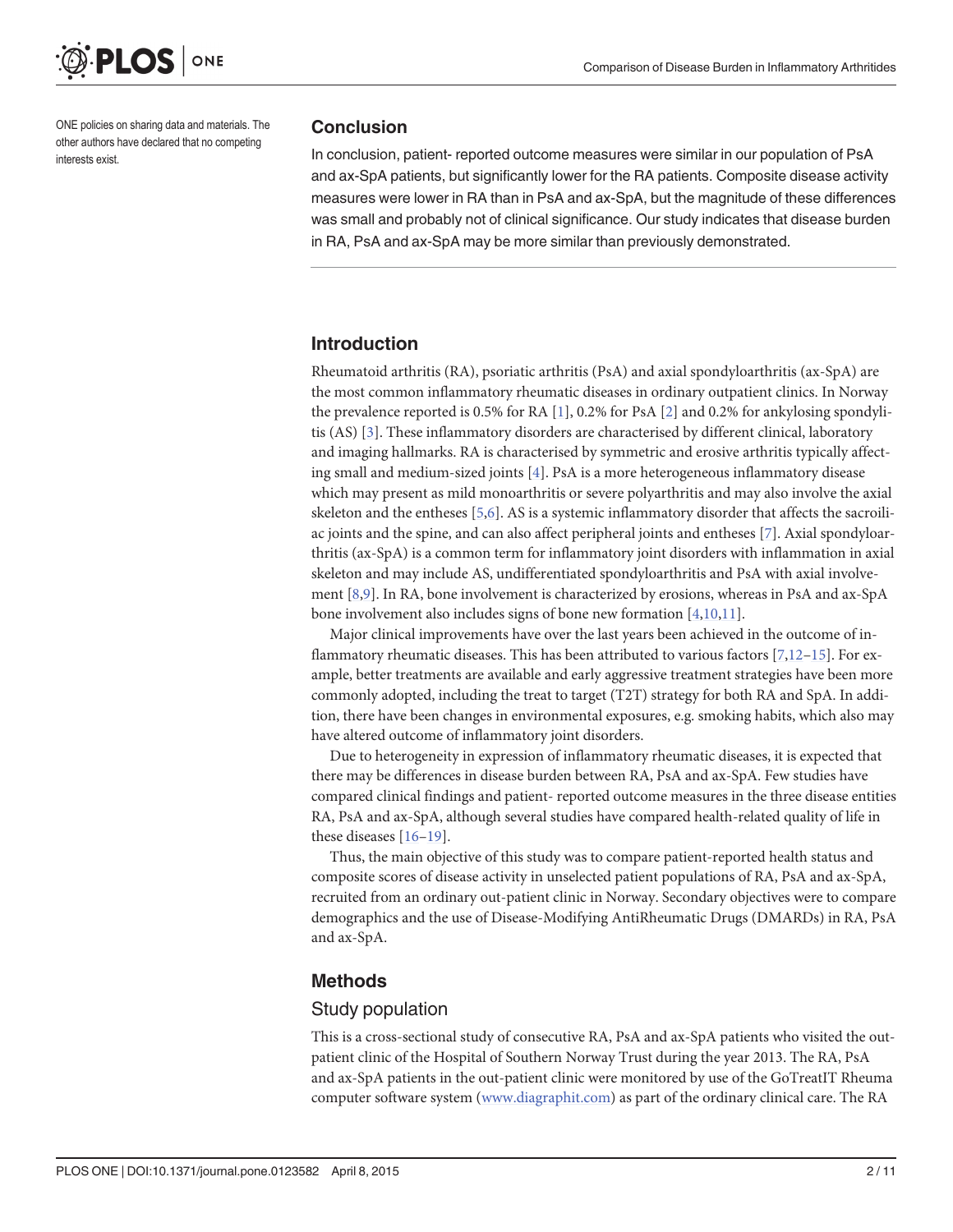<span id="page-2-0"></span>patients (1093) all had a RA diagnosis verified by the treating rheumatologist, but were not evaluated using the American College of Rheumatology (ACR) classification criteria on a regular basis  $[20]$  $[20]$  $[20]$ . 66.8% (682/1021) of the RA patients were rheumatoid factor (RF) positive, 69.4% (697/1004) anti-citrullinated peptide antibodies (ACPA) positive and 75.3% (747/992) positive to RF, ACPA or both. The PsA patients (365) all fulfilled the ClASsification for Psoriatic ARthritis (CASPAR) criteria [\[21\]](#page-9-0). PsA patients with axial inflammation were counted to the ax-SpA group. Patients with AS (266), PsA with axial inflammatory affection (22) or nonradiographic ax-SpA (45) were included in the ax-SpA group. They all (333) fulfilled the ASAS classification criteria for ax-SpA  $[8]$  $[8]$  $[8]$ . 85.6% (n = 250/292) of the ax-SpA and 27.1% (n = 45/ 166) of the PsA patients were HLA-B27 positive.

## Data collection

Patients completed computerized questionnaires assessing health status and demographic variables. The demographic data included age, gender, weight, height, body mass index (BMI), years of education, current smoking status and employment status.

Employment status was assessed and divided into 5 groups; Full-time employment, parttime employment (including part- time work/ disabled pensioner, part-time work/ sick leave, part-time work/ unemployed), disabled pensioner, not working for other reasons (including medical/ occupational rehabilitation, maternity/ paternity leave, student, sick leave and unemployed) and pensioner.

Patients' global assessment, pain, joint pain, spine pain, spine pain at night and fatigue was reported on a visual analogue scale (VAS, 0–100 mm). Morning stiffness was reported in hours (0–6). Patients' physical function was assessed by the Modified Health Assessment Questionnaire (MHAQ, 0–3) [[22](#page-9-0)]. For calculation of the Routine Assessment of Patient Index Data 3 (RAPID3, 0–10) we used pain, patient's global assessment and MHAQ, as MHAQ and not MDHAQ was assessed in the outpatient clinic [\[23\]](#page-9-0). Disease activity in ax-SpA and PsA was also evaluated by employing the Bath Ankylosing Spondylitis Disease Activity Index (BASDAI, 0–10) and the Bath Ankylosing Spondylitis Functional Index (BASFI, 0–10) [[24](#page-9-0),[25](#page-9-0)].

C-reactive protein (CRP) (turbidimetry, lowest detectable value 1 mg/L) and erythrocyte sedimentation rate (ESR, mm/hr) (Westergren's method) were measured. 28-swollen (28-SJC) and tender (28-TJC) joint count were performed by a rheumatologist or a specially trained nurse, who also assessed evaluator's global assessment (VAS, 0–100 mm). The Clinical Disease Activity Index (CDAI) and 28-joint Disease Activity Score (DAS28-ESR) with (DAS28-ESR (4)) and without (DAS28-ESR(3)) patient's global assessment was calculated by the computer system [[26](#page-9-0),[27](#page-9-0)].

We retrieved data on current and previous use of conventional synthetic DMARDs (csDMARDs), biologic DMARDs (bDMARDs) and prednisolon/ prednisone.

## **Statistics**

Statistical analyses were performed using SPSS version 16.0 (SPSS Inc, Chicago, IL, USA).

We performed descriptive analyses of the crude estimates. The threshold for significance was set at p<0.05. Data for continuous demographics were analysed using One-way ANOVA with post-hoc tests (Tukey HSD when homogeneity of variance, Dunnett's T3 when violation of homogeneity of variances). Data for categorical demographics and medication were analysed using Pearson Chi-Square test for independence. The main analyses were performed using a General Linear Model with adjustments for age and sex. The different patient-reported outcome measures, composite scores, ESR and CRP were used as the dependent variable in the General Linear Model. Sex and diagnoses were put as fixed factors and age as a covariate factor.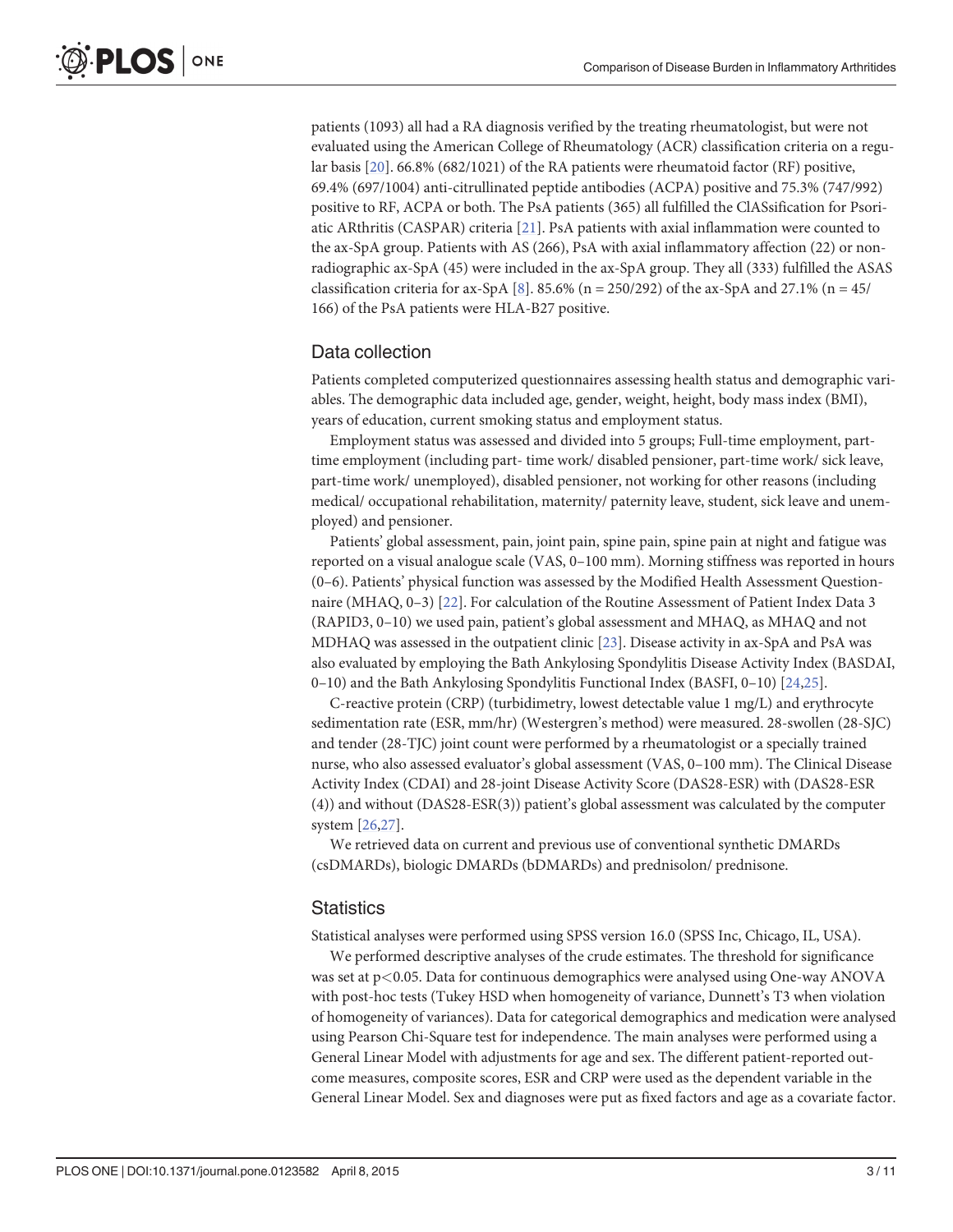Pairwise comparisons between the RA, PsA and ax-SpA groups were performed using Bonferroni adjustment for multiple comparisons. The unadjusted analyses were performed by use of One-way ANOVA with post-hoc tests (Tukey HSD when homogeneity of variance, Dunnett's T3 when violation of homogeneity of variances) or independent t-test as appropriate. Correlation between RAPID3 and DAS28, CDAI, BASDAI and BASFI were investigated using Spearman's rho.

# Ethics Board Approval

This study has been approved by the Norwegian Regional Committees for Medical and Health Research Ethics (Regional komité for medisinsk og helsefaglig forskningsetikk Midt-Norge 2010/3078) as a quality assurance study of established treatment with data obtained from the hospital medical record systems. The data were anonymized prior to analysis. Patient consent was not required according to Norwegian law, and confirmed by the Norwegian Regional Committees for Medical and Health Research Ethics.

## **Results**

#### Study population

[S1 Table](#page-7-0) displays the demographic characteristics of the study population of 1093 RA, 365 PsA and 333 ax-SpA patients. The ax-SpA patients (48±12.9 years) were significantly ( $p$ <0.001) younger than the PsA (55±12.4 years) and the RA patients (63±13.8 years).

Although the RA patients were older than the ax-SpA patients, the two groups did not differ in disease duration (RA:  $12.4\pm10.6$  years, ax-SpA:  $13.0\pm11.8$  years,  $p = 0.777$ ). The PsA patients had significantly (p<0.001) shorter disease duration (9.9  $\pm$  8.2) than the RA and the ax-SpA patients. The RA patients had significantly ( $p$ <0.001) less education (11.4±3.6 years) than the PsA (12.4±3.6 years) and the ax-SpA patients (12.8±3.5 years).

The RA patients were predominantly female (68.5%), the ax-SpA patients predominantly male (66.7%), whereas the gender distribution in the PsA group was equally balanced with 49.3% female. There was no statistically significant difference in smoking habits between the diagnosis groups.

In the RA group a higher percentage of the patients were pensioners (41.4%) compared to the PsA (16.7%) and the ax-SpA (7.4%) group. When considering only the working age group, there was still a highly significant difference in employment status between the RA, PsA and ax-SpA group; 26.0% of the RA patients, 32.0% of the PsA patients and 44.3% of the ax-SpA patients had full-time employment. The highest proportion of disabled pensioners was found in the RA group (38.7%).

The PsA patients had significantly higher BMI (27.6±4.3 kg/m2) than the RA (25.7±5.4 kg/m2,  $p<0.001$ ) and the ax-SpA (26.4±4.3 kg/m2,  $p = 0.002$ ) patients; also when adjusted for age and gender.

#### Patient reported outcome measures and laboratory assessments

[S2 Table](#page-7-0) shows patient-reported outcome measures and laboratory measures, both unadjusted values and values adjusted for sex and age. In the adjusted analysis patient's mean global assessment was significantly ( $p<0.001$ ) lower for RA patients (31.7±0.9 mm) than for PsA (39.2 $\pm$ 1.4 mm) and ax-SpA (41.0 $\pm$ 1.6 mm) patients, whereas no significant difference was found for evaluator's global assessment between the diagnosis groups. RA patients also reported significantly less pain (31.2±0.9 mm) than the PsA (35.8±1.4 mm) and the ax-SpA (39.0 $\pm$ 1.5 mm) patients (p = 0.015). Similar results were also seen for joint pain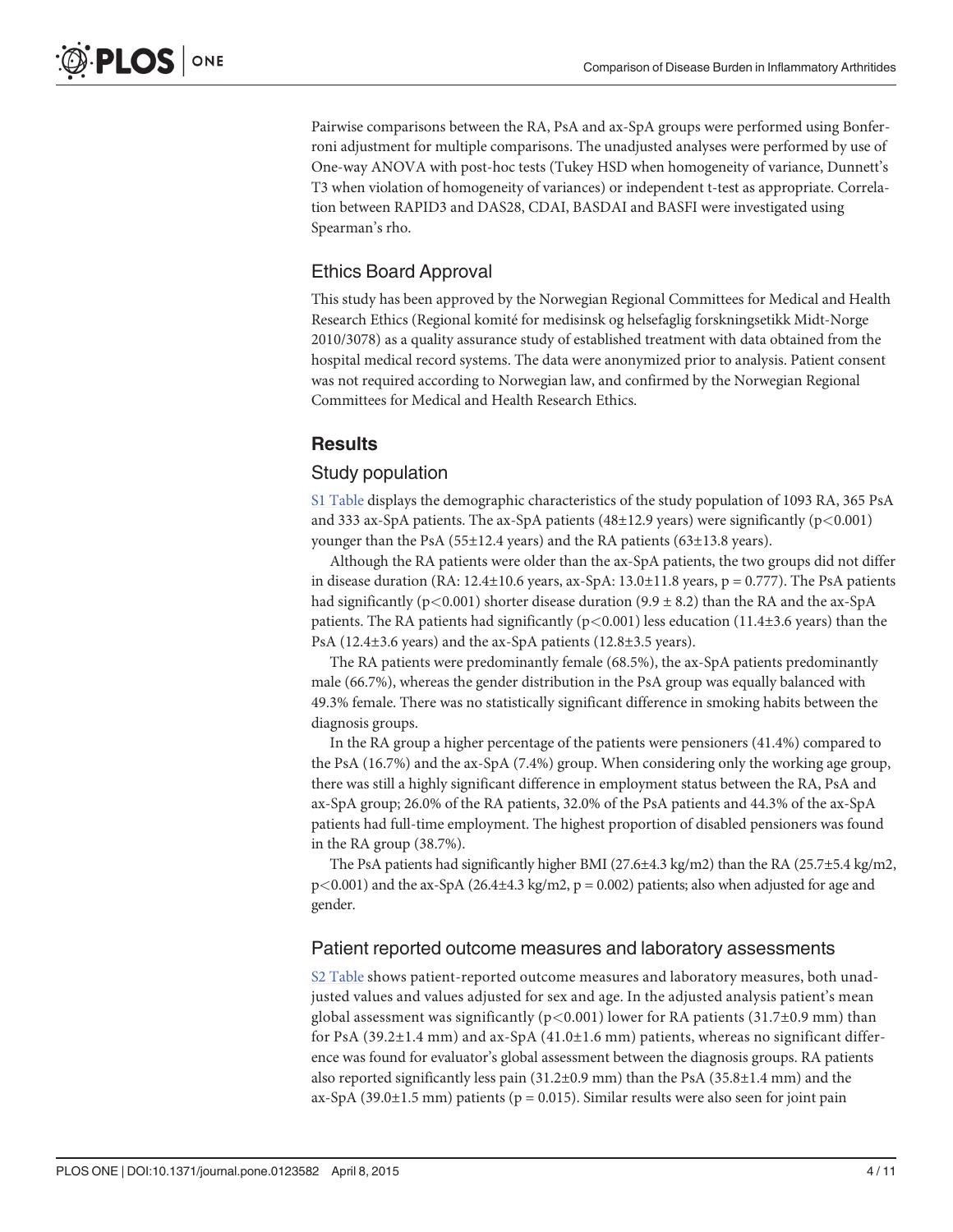(RA: 29.6±0.8 mm, PsA: 35.6±1.3 mm, ax-SpA: 38.4 ± 1.5 mm). RA patients also experienced significantly less fatigue  $(34.3\pm1.0)$  than the PsA  $(44.3\pm1.6)$  and the ax-SpA  $(46.8\pm1.8)$  patients  $(p<0.001)$ .

Further, the ax-SpA patients reported significantly more spine pain and spine pain at night than the RA and the PsA patients. In terms of patients' global evaluation, pain, joint pain and fatigue, the PsA patients had similar values to the ax-SpA patients, while the RA patients had significantly lower values. These differences in patient reported outcome measures were still significant when adjusted for current use of bDMARDs, steroids and disease duration.

There was no significant difference in morning stiffness, ESR, CRP or MHAQ between the RA, PsA and ax-SpA groups. BASDAI ( $0.5 \pm 0.2$ ,  $p = 0.009$ ) and BASFI ( $0.4 \pm 0.1$ ,  $p = 0.030$ ) were significantly higher in the ax-SpA group than in the PsA group.

Supplementary subgroup analyses of patient-reported outcome measures and laboratory measures were performed for only seropositive RA patients compared to PsA and ax-SpA patients. This did not change the main outcomes ([S3 Table\)](#page-7-0).

## Composite scores

In the sex and age adjusted analyses, DAS28-ESR(4) was significantly ( $p = 0.003$ ) lower for the RA patients (2.59±0.04) than for the PsA patients (2.85±0.07). The CDAI results were similar to the DAS28-ESR(4):  $6.08\pm1.5$  in the RA group,  $7.03\pm0.4$  in the PsA group,  $p = 0.028$  [\(S4 Table](#page-7-0)). This despite the fact that PsA patients  $(0.51\pm0.1)$ , were found to have significantly ( $p = 0.016$ ) lower 28-SJC than the RA patients (0.79±0.1). There was no significant (0.42,  $p = 0.053$ ) difference in 28-TJC between the PsA and RA patients. RAPID 3 was significantly lower in RA (2.5±0.1) than in PsA  $(2.9\pm0.1, p = 0.004)$  and ax-SpA patients  $(3.1\pm0.1, p < 0.001)$ . RAPID3 showed moderate correlation with DAS28-ESR(4) (rho =  $0.521$ , p<0.001) and CDAI (rho =  $0.768$ , p<0.001) for the RA and the PsA patients. RAPID3 was also strongly correlated to BASDAI (rho = 0.902, p<0.001) and BASFI (0.865, p<0.001) for the ax-SpA and PsA patients.

Subgroup analyses of CDAI, TJC28, SJC28, DAS28-ESR(3) and DAS28-ESR(4) were also performed, including only seropositive RA patients compared to PsA and ax-SpA patients. These subgroup analyses did not affect the main outcomes, except for DAS28-ESR(3), for which the mean difference between the RA and the PsA patients went from 0.17,  $p = 0.046$  to 0.09,  $p = 0.312$ . For DAS28-ESR(4) the mean difference between the RA and the PsA patients went from 0.26,  $p = 0.003$  to 0.20,  $p = 0.036$  ([S5 Table\)](#page-7-0).

## **Treatment**

[S6 Table](#page-7-0) shows current and previous use of bDMARDs and csDMARDs. The current use of bDMARDs was significantly more frequent ( $p = 0.001$ ) in the ax-SpA (45.3%), than in the PsA (33.4%) and the RA group (34.5%). Former use of bDMARDs was also more frequent  $(p = 0.002)$  in the ax-SpA (53.8%) than in the PsA (41.4%) and the RA group (44.4%). The current use of TNF inhibitors was 45.0% in the ax-SpA, 31.8% in the PsA and 21.0% in the RA group. Previous and current use of csDMARDs was more frequent in the RA group compared to the PsA group (previous use: 92.1% versus 84.4%, p<0.001, current use: 61.1% versus 52.9%,  $p = 0.003$ ).

## **Discussion**

The main finding in this study is that the PsA and the ax-SpA patients reported more pain and fatigue than the RA patients. Interestingly, the reported pain, joint pain, patient's global assessment and fatigue were similar for the PsA and the ax-SpA patients, but significantly lower for the RA patients. Further, the composite disease activity measures DAS28, CDAI and RAPID3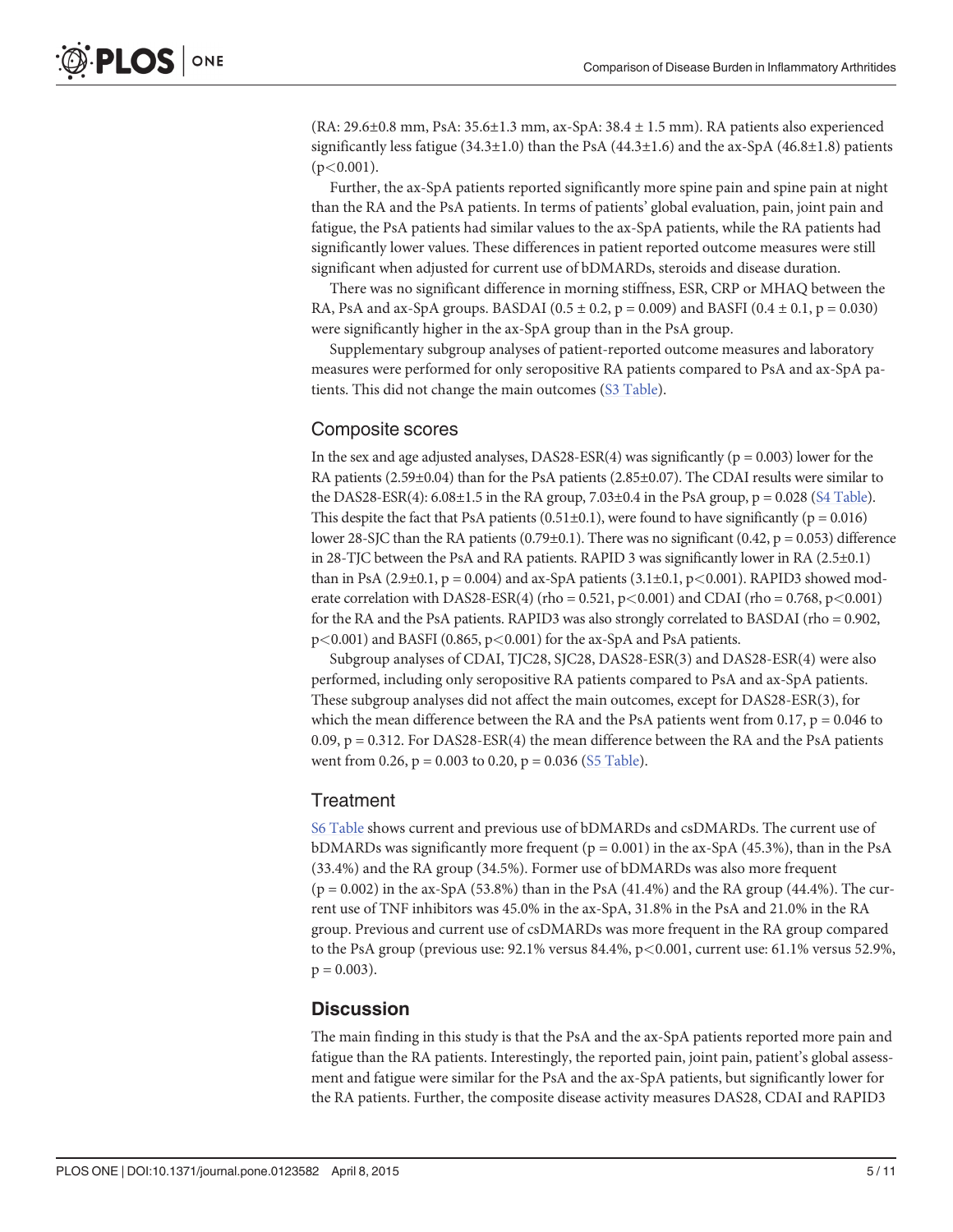<span id="page-5-0"></span>were higher in PsA than in RA, but the magnitude of these differences was small and probably not of clinical significance.

Our study provided a unique opportunity to compare the disease burden in RA, PsA and ax-SpA. There are a limited number of studies comparing these disease entities, and only few of them compare disease burden [\[16](#page-8-0)–[19\]](#page-9-0). Zink et al compared quality of life and treatment among patients with RA, PsA and AS and reported a comparable burden of illness [[16\]](#page-8-0). Similar disease activity, disability and reduced quality of life in patients with PsA compared to RA are previously reported [\[28](#page-9-0)–[30](#page-9-0)]. To our knowledge this is one of the first large-scale studies in Scandinavia comparing patient-reported outcome measures and disease activity measures of consecutive RA, PsA and ax-SpA patients from an out-patient clinic.

Measuring patient perception of health is considered as a standard approach, not only in controlled clinical trials and observational longitudinal studies, but also in clinical practice [\[31](#page-9-0)–[33\]](#page-9-0). Interestingly, from the patient perspective, pain is the area of health in which patients have their highest priorities for improvement [\[31](#page-9-0)]. This highlights the importance of improving our efforts to reduce pain in patients with inflammatory joint disorders.

The comparison of health status of patients with different inflammatory rheumatic disease entities may be challenging because of the different age and sex distributions and the different disease durations of these disorders. As expected, in our study the RA patients were older and predominantly female, while the ax-SpA patients were younger and predominantly male. Further, the PsA patients had significantly shorter disease duration than the RA and the ax-SpA patients. Sex differences in pain scores in inflammatory arthritis, with higher pain levels in females, have previously been reported  $[34]$  $[34]$ . As shown in  $S2$  and  $S4$  Tables, the adjusting for age and sex in the analyses implied major differences in significance when comparing some of the outcome variables between the diagnosis groups. There were e.g. significant differences in pain, joint pain and RAPID3 scores between the RA, PsA and ax-SpA patients when analyses were adjusted for age and sex, but not in the unadjusted analyses. Adjustment for disease duration and current use of bDMARDs and steroids did not change the outcomes.

Considering only the working age group, there were significant  $(p<0.001)$  differences in employment status; 44.3% of the ax-SpA, 32.0% of the PsA and 26.0% of the RA patients had full-time employment. A higher percentage of the RA patients (38.7%), than the PsA (28.7%) and the ax-SpA (17.3%) patients were disabled pensioners. In comparison, 9.4% of the general population in Norway were disabled pensioners in 2013 [\[35\]](#page-9-0).

This is interesting, as the RA patients demonstrated significantly lower global assessment, pain, spine pain, spine pain at night, joint pain and fatigue than the PsA and the ax-SpA patients, values adjusted for age and gender. Louie et al compared functional limitations in RA and AS patients with uncertain results [\[36\]](#page-9-0). A similar overall malignancy incidence between RA and PsA patients has been described [\[37](#page-9-0)]. In a recent study RA, but not PsA patients, were found to have elevated risk of mortality compared to the general population [[38](#page-9-0)]. A recent systematic review by Jamnitski et al. concluded that the cardiovascular risks were comparable in RA and PsA [\[39\]](#page-10-0). PsA has also been reported to be associated with higher rates of obesity, diabetes and hypertrigylceridemia compared with RA [\[40\]](#page-10-0). The PsA patients in this study displayed significantly higher BMI than the RA or the ax-SpA patients. Similar differences in BMI between PsA and RA patients have also previously been reported  $[40-42]$  $[40-42]$  $[40-42]$  $[40-42]$  $[40-42]$ .

When the composite score RAPID3 was evaluated, the RA patients were found to have lower disease activity than the PsA and the ax-SpA patients. In our clinical practice, patients complete MHAQ (8 questions, a-h) and not MDHAQ (10 questions, a-j; question i: walking two miles, question j: participate in sports). Using MHAQ as a surrogate marker for MDHAQ in the RAPID3 calculations may at most contribute to an error in the final RAPID3 score (0–10) of 0.7. This limitation was, however, equal for the RA, PsA and ax-SpA patients.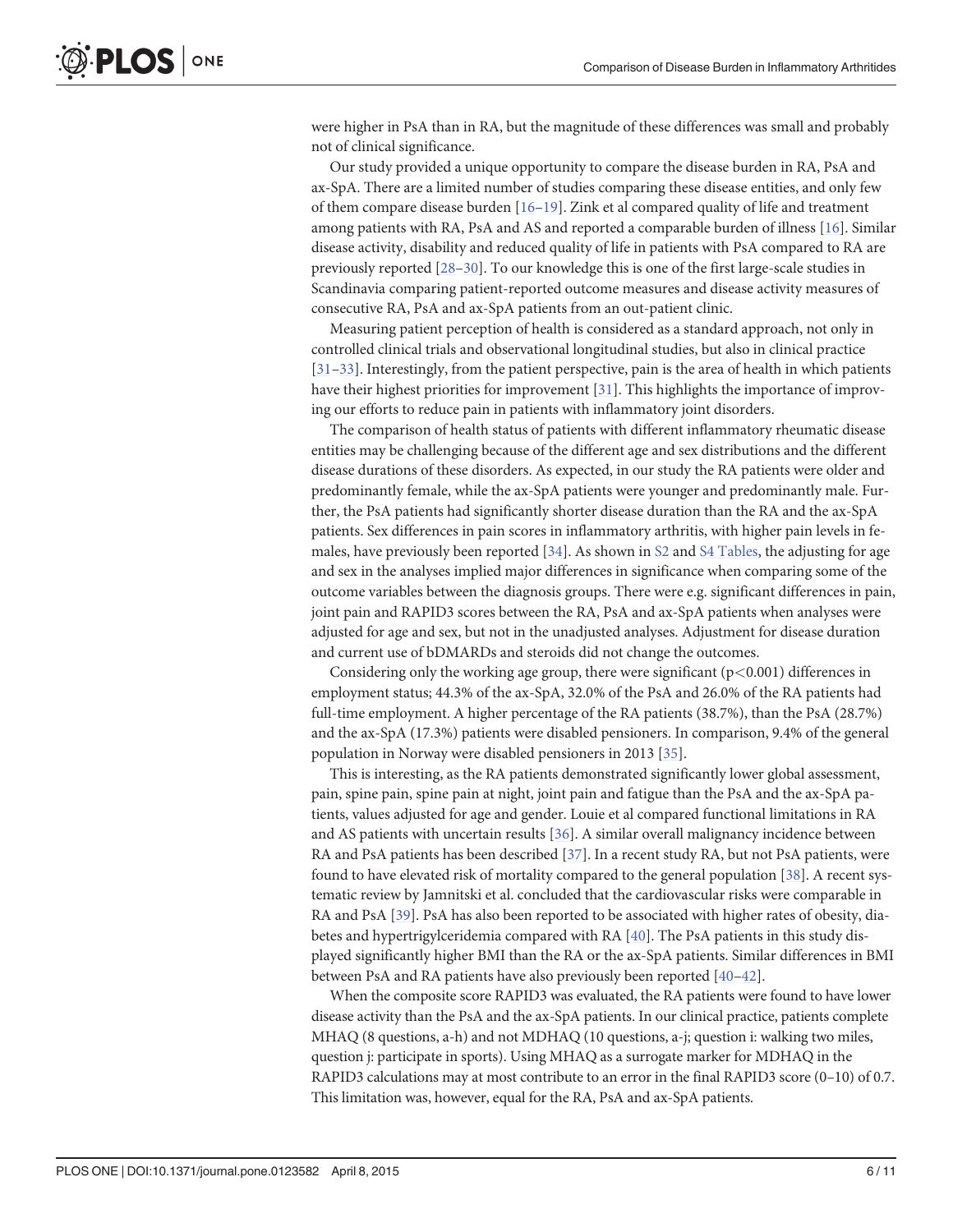<span id="page-6-0"></span>The RA patients were also found to have lower disease activity than the PsA patients upon evaluation of DAS28-ESR(4) and CDAI. Upon evaluation of DAS28-ESR(3) the difference between the RA and the PsA patients was smaller. This reflects the fact that DAS28-ESR(3) excludes patients' global assessment of disease activity, a measure that in this study was significantly lower for the RA than for the PsA patients.

DAS28 and CDAI scores are formally validated for RA [[26,27](#page-9-0)], but not for PsA. However, DAS28 has been used in randomised clinical trials for assessment of disease activity in PsA [\[43,44\]](#page-10-0). In a busy clinical setting, DAS28 and CDAI appear attractive for evaluation of disease activity also in PsA, and are on a regular basis assessed for the PsA patients in our clinic.

RAPID3 correlated significantly with DAS28-ESR(4) (rho =  $0.521$ , p<0.001) and CDAI  $(rho = 0.768, p < 0.001)$ . MHAQ did not differ significantly between the RA, PsA or ax-SpA groups. Hence in our population, the differences demonstrated for the RAPID3 score in the RA, PsA and ax-SpA groups are probably based on documented lower scores for patient's assessment of pain and patient's global assessment of health in the RA group.

Interestingly, although developed for RA, and ostensibly more focused on peripheral joints, the RAPID3 has been suggested to correlate well with BASDAI in AS patients [\[45](#page-10-0)]. In this study RAPID3 was also found to be strongly correlated with BASDAI (rho =  $0.902$ , p $<0.001$ ) and BASFI (0.865, p<0.001) for the ax-SpA and PsA patients.

Remarkably, a higher proportion of the ax-SpA (45.3%) than the RA (34.5%) and the PsA (33.4%) patients were currently using bDMARDs ( $p = 0.001$ ). The same trend was seen for former use of bDMARDs (ax-SpA: 53.8%, PsA 41.4%, RA 44.4%, p = 0.002) [[46\]](#page-10-0). Possible reasons for this may be the younger age of the ax-SpA patients and socio-economical considerations; sufficient disease control may contribute to maintain work ability. Further, the effect of csDMARDs in ax-SpA is controversial; csDMARDs are not routinely prescribed for patients with only axial disease as they have not shown to be efficacious  $[47-49]$  $[47-49]$  $[47-49]$  $[47-49]$ . Interestingly, the RA patients used significantly more steroids than the PsA and the ax-SpA patients. Adjustment for current use of bDMARDs and steroids in the main analyses did not change the outcomes.

The use of a large routine database of unselected patients seen in ordinary rheumatology outpatient clinic allowed a unique opportunity of direct comparison between RA, PsA and ax-SpA patients. One limitation in our study is, however, the varying amount of missing data, as reported in [S1](#page-7-0)–[S5 Tables.](#page-7-0) Another limitation of this study is that the 1093 RA patients with clinical RA diagnosis had not been systematically evaluated for the ACR classification criteria. This is a limitation in interpreting the results, as patients who do not meet the ACR criteria may have a milder disease and better quality of life. However, as many as 75.3% of our RA patients were positive to RF, ACPA or both. In comparison, a review article from 2010 reported 50–80% of RA patients to be positive for RF, ACPA or both [\[4](#page-8-0)]. Subgroup analyses of the seropositive RA patients compared to the PsA and the ax-SpA patients did not change the main outcomes, except for DAS28-ESR(3), where the mean difference between the RA and the PsA patients went from 0.17,  $p = 0.046$  to 0.09,  $p = 0.312$ . For DAS28-ESR(4) the mean difference between the RA and the PsA patients went from 0.26,  $p = 0.003$  to 0.20,  $p = 0.036$ . The subgroup analyses are listed in [S3](#page-7-0) and [S5](#page-7-0) Tables. A further limitation of the study is that the outcome measures of employment and subjective disease activity measures may be confounded by multiple factors, e.g. coexisting medical conditions or social factors not evaluated in this study.

The differences in patient-reported outcome measures and disease activity between the RA and PsA patients in our study may have different explanations. In recent years, studies have shown differences in inflammatory processes involved in RA, PsA and ax-SpA [[50](#page-10-0)]. Pain mechanisms in RA and PsA may be different, as the inflammatory process in PsA frequently involves entheses and spine [\[5](#page-8-0)]. Unfortunately, we did not have measures for entheses involvement, e.g. the MASES score, performed as routine care. Further, due to the rather frequent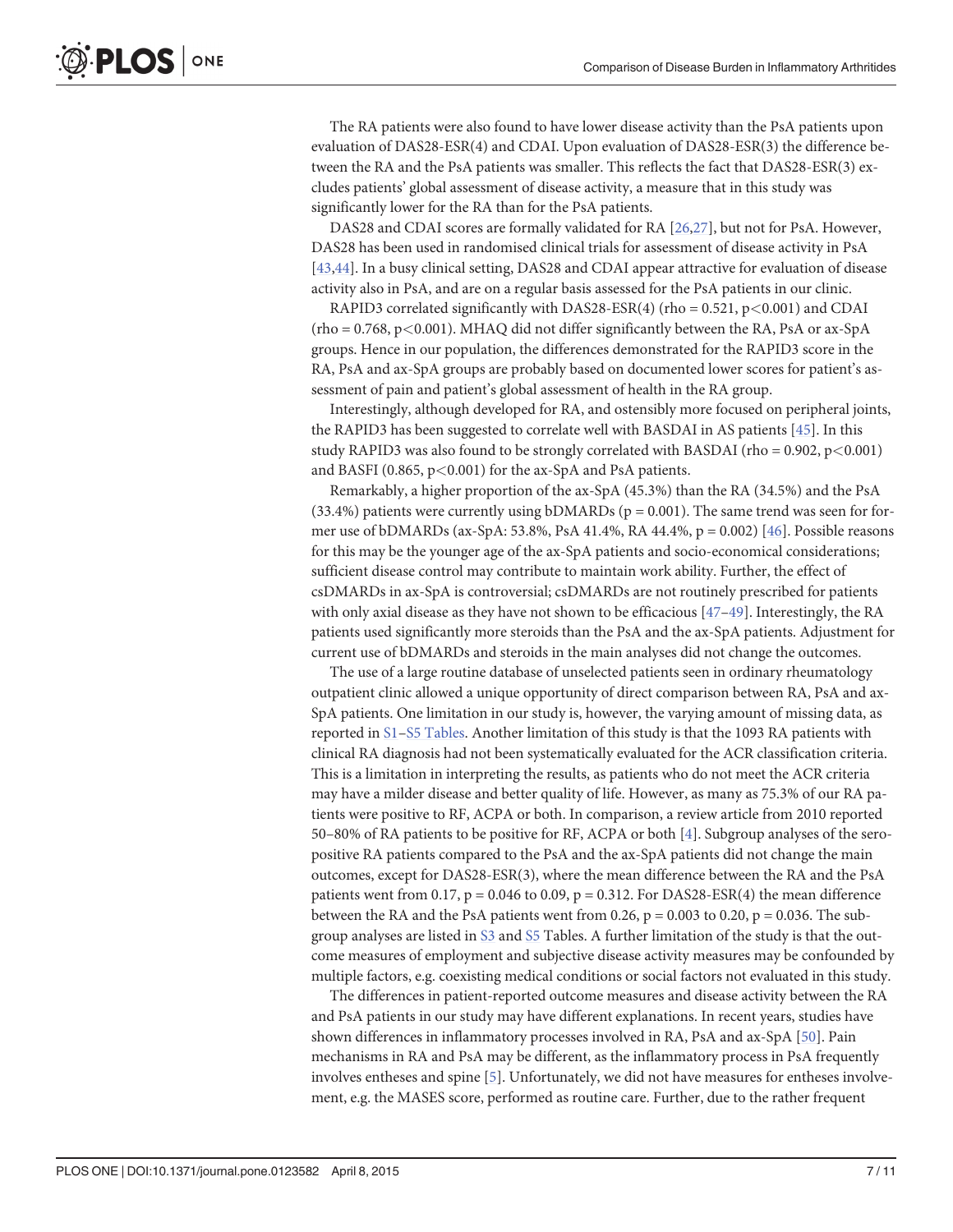<span id="page-7-0"></span>involvement of the DIP joints in PsA, the use of 28 joint count instead of e.g. the 66/68 joint count may have underreported clinical inflammatory joint involvement in PsA.

In conclusion, patient reported outcome measures were similar in our population of PsA and ax-SpA patients, but significantly lower for the RA patients. Composite disease activity measures were lower in RA than in PsA and ax-SpA, but the magnitude of these differences was small and probably not of clinical significance. Our study indicates that disease burden in RA, PsA and ax-SpA may be more similar than previously demonstrated.

# Supporting Information

[S1 Table](http://www.plosone.org/article/fetchSingleRepresentation.action?uri=info:doi/10.1371/journal.pone.0123582.s001). Patient demographics and employment status in rheumatoid arthritis (RA), psoriatic arthritis (PsA) and axial spondyloarthritis (ax-SpA). Data for continuous variables are shown as mean  $\pm$  SD. a: RA- PsA, b: RA- axSpA, c: PsA- ax-SpA.  $*$ One-way ANOVA with post-hoc tests (Tukey HSD when homogeneity of variance, Dunnett's T3 when violation of homogeneity of variances). \*\* Pearson Chi-Square tests. (DOCX)

[S2 Table](http://www.plosone.org/article/fetchSingleRepresentation.action?uri=info:doi/10.1371/journal.pone.0123582.s002). Patient-reported outcome measures and laboratory inflammatory markers in rheumatoid arthritis (RA), psoriatic arthritis (PsA) and axial spondyloarthritis (ax-SpA). a: RA- PsA, b: RA- ax-SpA, c: PsA- ax-SpA. Data are shown as mean  $\pm$  SE. \*One-way ANOVA with post-hoc tests (Tukey HSD when homogeneity of variance, Dunnett's T3 when violation of homogeneity of variances) or independent t-test as appropriate. \*\*General Linear Model, adjusted for age, sex and multiple comparisons (Bonferroni). (DOCX)

[S3 Table](http://www.plosone.org/article/fetchSingleRepresentation.action?uri=info:doi/10.1371/journal.pone.0123582.s003). Subgroup analyses of patient-reported outcome measures and laboratory inflammatory markers in seropositive rheumatoid arthritis (RA), psoriatic arthritis (PsA) and axial spondyloarthritis (ax-SpA). a: Seropositive RA- PsA, b: Seropositive RA- ax-SpA, c: PsA- ax-SpA. Data are shown as mean  $\pm$  SE.  $*$ One-way ANOVA with post-hoc tests (Tukey HSD when homogeneity of variance, Dunnett's T3 when violation of homogeneity of variances) or independent t-test as appropriate. \*\* General Linear Model, adjusted for age, sex and multiple comparisons (Bonferroni). (DOCX)

[S4 Table](http://www.plosone.org/article/fetchSingleRepresentation.action?uri=info:doi/10.1371/journal.pone.0123582.s004). Disease activity in rheumatoid arthritis (RA) and psoriatic arthritis (PsA). Data are shown as mean  $\pm$  SE.  $*$  Independent t-test.  $**$  General Linear Model, adjusted for age and sex. (DOCX)

[S5 Table](http://www.plosone.org/article/fetchSingleRepresentation.action?uri=info:doi/10.1371/journal.pone.0123582.s005). Subgroup analyses of disease activity in seropositive rheumatoid arthritis (RA) and psoriatic arthritis (PsA). Data are shown as mean  $\pm$  SE.  $*$  Independent t-test.  $**$  General Linear Model, adjusted for age and sex. (DOCX)

[S6 Table](http://www.plosone.org/article/fetchSingleRepresentation.action?uri=info:doi/10.1371/journal.pone.0123582.s006). Current and former use of biological and conventional synthetic DMARDSs in rheumatoid arthritis (RA), psoriatic arthritis (PsA) and axial spondyloarthritis (ax-SpA). Pearson Chi-Square tests for independence. (DOCX)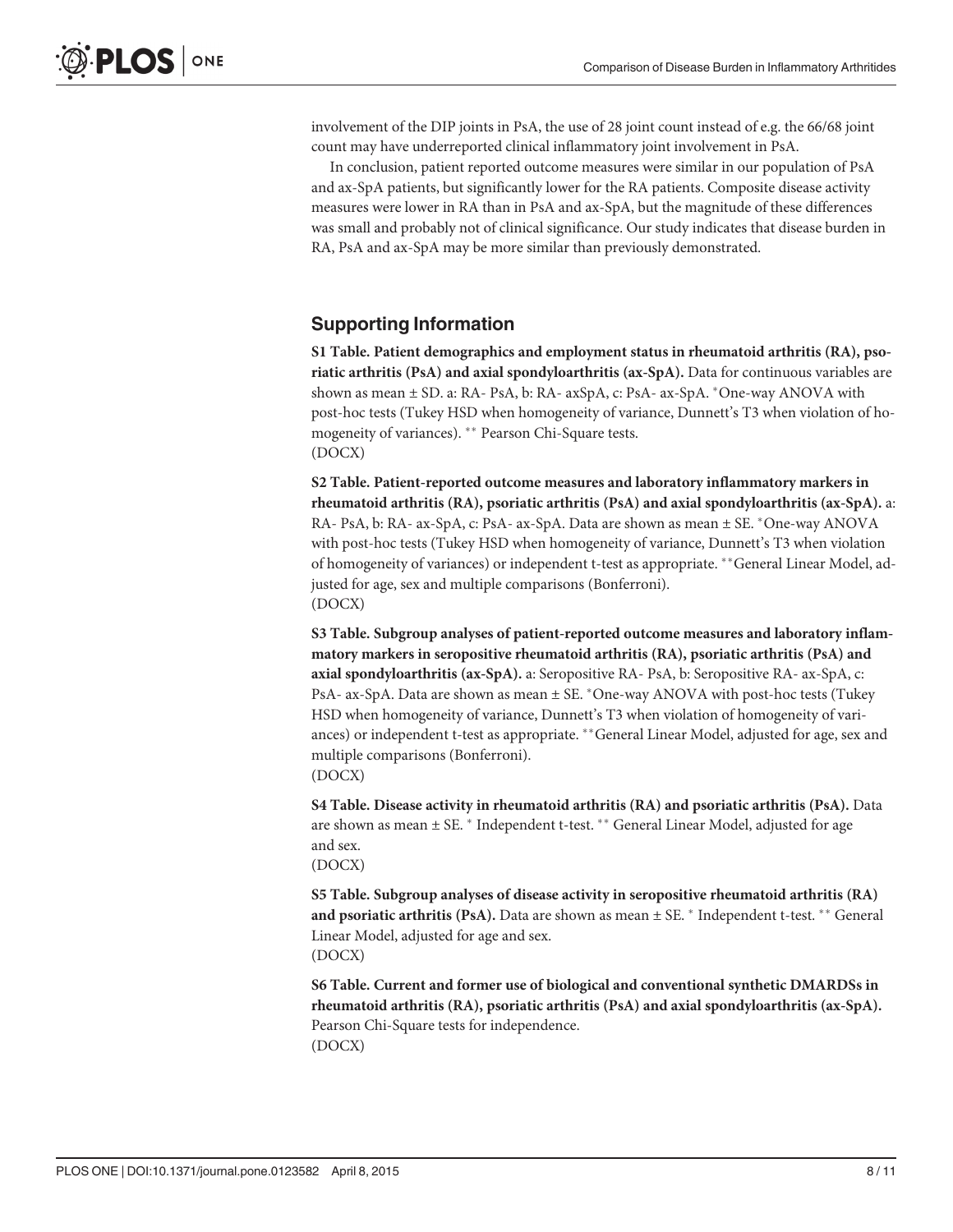# <span id="page-8-0"></span>Author Contributions

Conceived and designed the experiments: BM RF GH. Performed the experiments: BM GH. Analyzed the data: BM GH. Contributed reagents/materials/analysis tools: BM DMS IJWH GH. Wrote the paper: BM GH AK APD. Interpreted the data and revised the article critically for important intellectual content: GH AK TS DMS IJWH APD RF.

#### References

- [1.](#page-1-0) Riise T, Jacobsen BK, Gran JT. Incidence and prevalence of rheumatoid arthritis in the county of Troms, northern Norway. J Rheumatol 2000; 27: 1386–1389. PMID: [10852258](http://www.ncbi.nlm.nih.gov/pubmed/10852258)
- [2.](#page-1-0) Madland TM, Apalset EM, Johannessen AE, Rossebo B, Brun JG. Prevalence, disease manifestations, and treatment of psoriatic arthritis in Western Norway. J Rheumatol 2005; 32: 1918–1922. PMID: [16206347](http://www.ncbi.nlm.nih.gov/pubmed/16206347)
- [3.](#page-1-0) Bakland G, Nossent HC, Gran JT. Incidence and prevalence of ankylosing spondylitis in Northern Norway. Arthritis Rheum 2005; 53: 850–855. PMID: [16342091](http://www.ncbi.nlm.nih.gov/pubmed/16342091)
- [4.](#page-1-0) Scott DL, Wolfe F, Huizinga TW. Rheumatoid arthritis. Lancet 2010; 376: 1094–1108. doi: [10.1016/](http://dx.doi.org/10.1016/S0140-6736(10)60826-4) [S0140-6736\(10\)60826-4](http://dx.doi.org/10.1016/S0140-6736(10)60826-4) PMID: [20870100](http://www.ncbi.nlm.nih.gov/pubmed/20870100)
- [5.](#page-1-0) Gladman DD, Antoni C, Mease P, Clegg DO, Nash P. Psoriatic arthritis: epidemiology, clinical features, course, and outcome. Ann Rheum Dis 2005; 64 Suppl 2: ii14-17. PMID: [15708927](http://www.ncbi.nlm.nih.gov/pubmed/15708927)
- [6.](#page-1-0) Mease PJ, Armstrong AW. Managing patients with psoriatic disease: the diagnosis and pharmacologic treatment of psoriatic arthritis in patients with psoriasis. Drugs 2014; 74: 423–441. doi: [10.1007/](http://dx.doi.org/10.1007/s40265-014-0191-y) [s40265-014-0191-y](http://dx.doi.org/10.1007/s40265-014-0191-y) PMID: [24566842](http://www.ncbi.nlm.nih.gov/pubmed/24566842)
- [7.](#page-1-0) Braun J, Sieper J. Ankylosing spondylitis. Lancet 2007; 369: 1379–1390. PMID: [17448825](http://www.ncbi.nlm.nih.gov/pubmed/17448825)
- [8.](#page-1-0) Rudwaleit M, van der Heijde D, Landewe R, Listing J, Akkoc N, Brandt J, et al. The development of Assessment of SpondyloArthritis international Society classification criteria for axial spondyloarthritis (part II): validation and final selection. Ann Rheum Dis 2009; 68: 777–783. doi: [10.1136/ard.2009.108233](http://dx.doi.org/10.1136/ard.2009.108233) PMID: [19297344](http://www.ncbi.nlm.nih.gov/pubmed/19297344)
- [9.](#page-1-0) Sieper J, Rudwaleit M, Baraliakos X, Brandt J, Braun J, Burgos-Vargas R, et al. The Assessment of SpondyloArthritis international Society (ASAS) handbook: a guide to assess spondyloarthritis. Annals of the Rheumatic Diseases 2009; 68: ii1–ii44. doi: [10.1136/ard.2008.104018](http://dx.doi.org/10.1136/ard.2008.104018) PMID: [19433414](http://www.ncbi.nlm.nih.gov/pubmed/19433414)
- [10.](#page-1-0) Haroon M, Fitzgerald O. Pathogenetic overview of psoriatic disease. J Rheumatol Suppl 2012; 89: 7– 10. doi: [10.3899/jrheum.120232](http://dx.doi.org/10.3899/jrheum.120232) PMID: [22751581](http://www.ncbi.nlm.nih.gov/pubmed/22751581)
- [11.](#page-1-0) Baraliakos X, Braun J. Spondyloarthritides. Best Pract Res Clin Rheumatol 2011; 25: 825–842. doi: [10.](http://dx.doi.org/10.1016/j.berh.2011.11.006) [1016/j.berh.2011.11.006](http://dx.doi.org/10.1016/j.berh.2011.11.006) PMID: [22265264](http://www.ncbi.nlm.nih.gov/pubmed/22265264)
- [12.](#page-1-0) Nam JL, Ramiro S, Gaujoux-Viala C, Takase K, Leon-Garcia M, Emery P, et al. Efficacy of biological disease-modifying antirheumatic drugs: a systematic literature review informing the 2013 update of the EULAR recommendations for the management of rheumatoid arthritis. Ann Rheum Dis 2014; 73: 516– 528. doi: [10.1136/annrheumdis-2013-204577](http://dx.doi.org/10.1136/annrheumdis-2013-204577) PMID: [24399231](http://www.ncbi.nlm.nih.gov/pubmed/24399231)
- 13. Smolen JS, Braun J, Dougados M, Emery P, Fitzgerald O, Helliwell P, et al. Treating spondyloarthritis, including ankylosing spondylitis and psoriatic arthritis, to target: recommendations of an international task force. Ann Rheum Dis 2014; 73: 6–16. doi: [10.1136/annrheumdis-2013-203419](http://dx.doi.org/10.1136/annrheumdis-2013-203419) PMID: [23749611](http://www.ncbi.nlm.nih.gov/pubmed/23749611)
- 14. Schoels M, Knevel R, Aletaha D, Bijlsma JW, Breedveld FC, Boumpas DT, et al. Evidence for treating rheumatoid arthritis to target: results of a systematic literature search. Ann Rheum Dis 2010; 69: 638– 643. doi: [10.1136/ard.2009.123976](http://dx.doi.org/10.1136/ard.2009.123976) PMID: [20237123](http://www.ncbi.nlm.nih.gov/pubmed/20237123)
- [15.](#page-1-0) Ruiz-Esquide V, Sanmarti R. Tobacco and other environmental risk factors in rheumatoid arthritis. Reumatol Clin 2012; 8: 342–350. doi: [10.1016/j.reuma.2012.02.011](http://dx.doi.org/10.1016/j.reuma.2012.02.011) PMID: [22609003](http://www.ncbi.nlm.nih.gov/pubmed/22609003)
- [16.](#page-1-0) Zink A, Thiele K, Huscher D, Listing J, Sieper J, Krause A, et al. Healthcare and burden of disease in psoriatic arthritis. A comparison with rheumatoid arthritis and ankylosing spondylitis. J Rheumatol 2006; 33: 86–90. PMID: [16395755](http://www.ncbi.nlm.nih.gov/pubmed/16395755)
- 17. Schett G, Coates LC, Ash ZR, Finzel S, Conaghan PG. Structural damage in rheumatoid arthritis, psoriatic arthritis, and ankylosing spondylitis: traditional views, novel insights gained from TNF blockade, and concepts for the future. Arthritis Res Ther 2011; 13 Suppl 1: S4. doi: [10.1186/1478-6354-13-S1-S4](http://dx.doi.org/10.1186/1478-6354-13-S1-S4) PMID: [21624183](http://www.ncbi.nlm.nih.gov/pubmed/21624183)
- 18. Salaffi F, Carotti M, Gasparini S, Intorcia M, Grassi W. The health-related quality of life in rheumatoid arthritis, ankylosing spondylitis, and psoriatic arthritis: a comparison with a selected sample of healthy people. Health Qual Life Outcomes 2009; 7: 25. doi: [10.1186/1477-7525-7-25](http://dx.doi.org/10.1186/1477-7525-7-25) PMID: [19296831](http://www.ncbi.nlm.nih.gov/pubmed/19296831)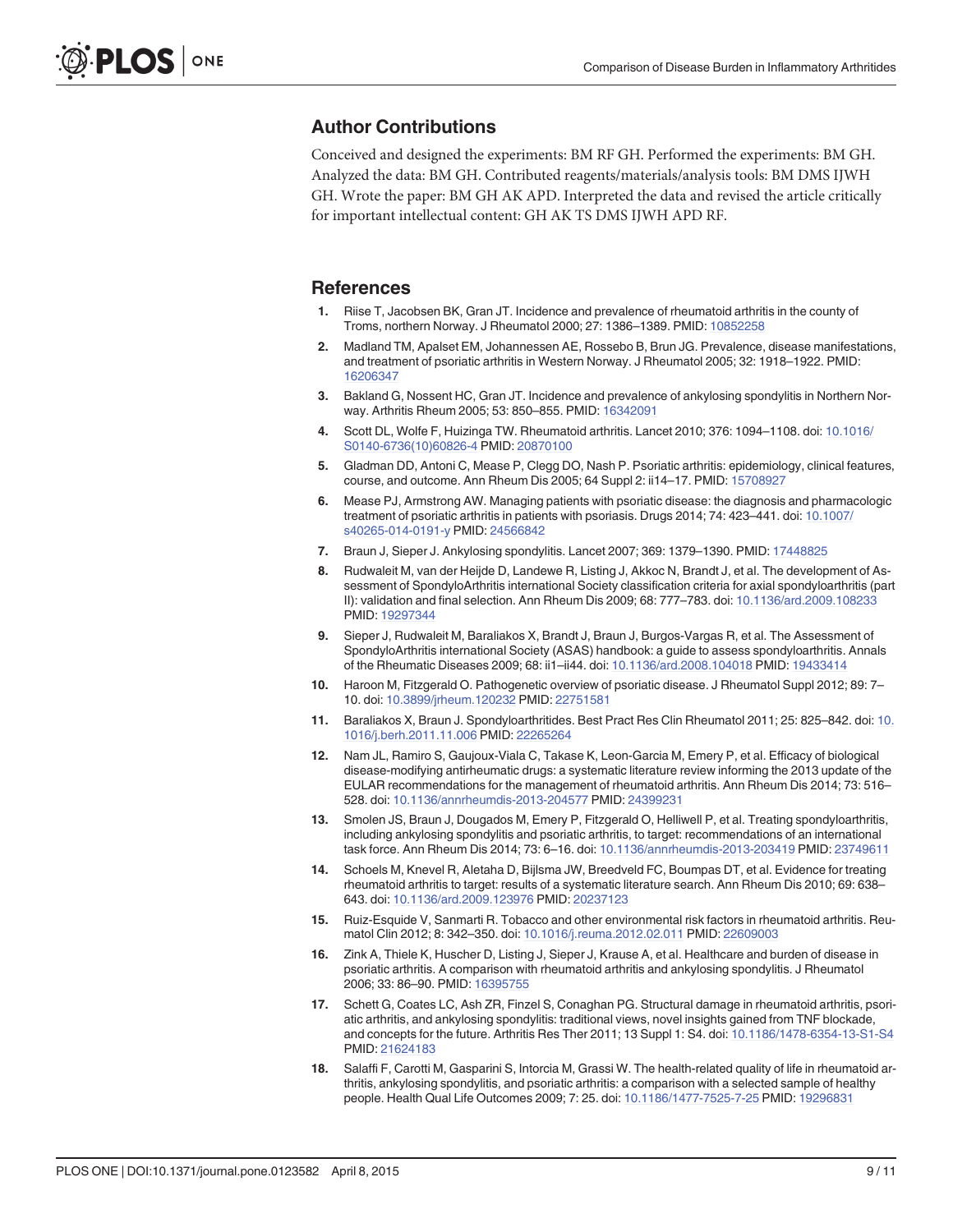- <span id="page-9-0"></span>[19.](#page-1-0) Kvamme MK, Kristiansen IS, Lie E, Kvien TK. Identification of cutpoints for acceptable health status and important improvement in patient-reported outcomes, in rheumatoid arthritis, psoriatic arthritis, and ankylosing spondylitis. J Rheumatol 2010; 37: 26–31. doi: [10.3899/jrheum.090449](http://dx.doi.org/10.3899/jrheum.090449) PMID: [19955045](http://www.ncbi.nlm.nih.gov/pubmed/19955045)
- [20.](#page-2-0) Arnett FC, Edworthy SM, Bloch DA, McShane DJ, Fries JF, Cooper NS, et al. The American Rheumatism Association 1987 revised criteria for the classification of rheumatoid arthritis. Arthritis Rheum 1988; 31: 315–324. PMID: [3358796](http://www.ncbi.nlm.nih.gov/pubmed/3358796)
- [21.](#page-2-0) Taylor W, Gladman D, Helliwell P, Marchesoni A, Mease P, Mielants H, et al. Classification criteria for psoriatic arthritis: development of new criteria from a large international study. Arthritis Rheum 2006; 54: 2665–2673. PMID: [16871531](http://www.ncbi.nlm.nih.gov/pubmed/16871531)
- [22.](#page-2-0) Pincus T, Summey JA, Soraci SA Jr, Wallston KA, Hummon NP. Assessment of patient satisfaction in activities of daily living using a modified Stanford Health Assessment Questionnaire. Arthritis Rheum 1983; 26: 1346–1353. PMID: [6639693](http://www.ncbi.nlm.nih.gov/pubmed/6639693)
- [23.](#page-2-0) Pincus T, Yazici Y, Bergman M, Maclean R, Harrington T. A proposed continuous quality improvement approach to assessment and management of patients with rheumatoid arthritis without formal joint counts, based on quantitative routine assessment of patient index data (RAPID) scores on a multidimensional health assessment questionnaire (MDHAQ). Best Pract Res Clin Rheumatol 2007; 21: 789– 804. PMID: [17678835](http://www.ncbi.nlm.nih.gov/pubmed/17678835)
- [24.](#page-2-0) Calin A, Garrett S, Whitelock H, Kennedy LG, O'Hea J, Mallorie P, et al. A new approach to defining functional ability in ankylosing spondylitis: the development of the Bath Ankylosing Spondylitis Functional Index. J Rheumatol 1994; 21: 2281–2285. PMID: [7699629](http://www.ncbi.nlm.nih.gov/pubmed/7699629)
- [25.](#page-2-0) Garrett S, Jenkinson T, Kennedy LG, Whitelock H, Gaisford P, Calin A. A new approach to defining disease status in ankylosing spondylitis: the Bath Ankylosing Spondylitis Disease Activity Index. J Rheumatol 1994; 21: 2286–2291. PMID: [7699630](http://www.ncbi.nlm.nih.gov/pubmed/7699630)
- [26.](#page-2-0) Prevoo ML, van 't Hof MA, Kuper HH, van Leeuwen MA, van de Putte LB, van Riel PL. Modified disease activity scores that include twenty-eight-joint counts. Development and validation in a prospective longi-tudinal study of patients with rheumatoid arthritis. Arthritis Rheum 1995; 38: 44-48. PMID: [7818570](http://www.ncbi.nlm.nih.gov/pubmed/7818570)
- [27.](#page-2-0) Aletaha D, Nell VP, Stamm T, Uffmann M, Pflugbeil S, Machold K, et al. Acute phase reactants add little to composite disease activity indices for rheumatoid arthritis: validation of a clinical activity score. Arthritis Res Ther 2005; 7: R796–806. PMID: [15987481](http://www.ncbi.nlm.nih.gov/pubmed/15987481)
- [28.](#page-5-0) Husted JA, Gladman DD, Farewell VT, Cook RJ. Health-related quality of life of patients with psoriatic arthritis: a comparison with patients with rheumatoid arthritis. Arthritis Rheum 2001; 45: 151–158. PMID: [11324779](http://www.ncbi.nlm.nih.gov/pubmed/11324779)
- 29. Rahman P, Nguyen E, Cheung C, Schentag CT, Gladman DD. Comparison of radiological severity in psoriatic arthritis and rheumatoid arthritis. J Rheumatol 2001; 28: 1041-1044. PMID: [11361186](http://www.ncbi.nlm.nih.gov/pubmed/11361186)
- [30.](#page-5-0) Lindqvist UR, Alenius GM, Husmark T, Theander E, Holmstrom G, Larsson PT, et al. The Swedish early psoriatic arthritis register—2-year followup: a comparison with early rheumatoid arthritis. J Rheumatol 2008; 35: 668–673. PMID: [18278834](http://www.ncbi.nlm.nih.gov/pubmed/18278834)
- [31.](#page-5-0) Heiberg T, Kvien TK. Preferences for improved health examined in 1,024 patients with rheumatoid arthritis: pain has highest priority. Arthritis Rheum 2002; 47: 391–397. PMID: [12209485](http://www.ncbi.nlm.nih.gov/pubmed/12209485)
- 32. Studenic P, Radner H, Smolen JS, Aletaha D. Discrepancies between patients and physicians in their perceptions of rheumatoid arthritis disease activity. Arthritis Rheum 2012; 64: 2814–2823. doi: [10.](http://dx.doi.org/10.1002/art.34543) [1002/art.34543](http://dx.doi.org/10.1002/art.34543) PMID: [22810704](http://www.ncbi.nlm.nih.gov/pubmed/22810704)
- [33.](#page-5-0) Kirwan JR, Hewlett SE, Heiberg T, Hughes RA, Carr M, Hehir M, et al. Incorporating the patient perspective into outcome assessment in rheumatoid arthritis—progress at OMERACT 7. J Rheumatol 2005; 32: 2250–2256. PMID: [16265712](http://www.ncbi.nlm.nih.gov/pubmed/16265712)
- [34.](#page-5-0) Barnabe C, Bessette L, Flanagan C, Leclercq S, Steiman A, Kalache F, et al. Sex differences in pain scores and localization in inflammatory arthritis: a systematic review and metaanalysis. J Rheumatol 2012; 39: 1221–1230. doi: [10.3899/jrheum.111393](http://dx.doi.org/10.3899/jrheum.111393) PMID: [22505697](http://www.ncbi.nlm.nih.gov/pubmed/22505697)
- [35.](#page-5-0) [www.nav.no/systemsider/sok/solrDokumenterAlle/attachment\\_356494?ts=140c49cd438](http://www.nav.no/systemsider/sok/solrDokumenterAlle/attachment_356494?ts=140c49cd438) (Homepage to the Norwegian work and welfare management agency)
- [36.](#page-5-0) Louie GH, Reveille JD, Ward MM. Challenges comparing functional limitations in rheumatoid arthritis and ankylosing spondylitis. Clin Exp Rheumatol 2009; 27: S83–91. PMID: [19822052](http://www.ncbi.nlm.nih.gov/pubmed/19822052)
- [37.](#page-5-0) Gross RL, Schwartzman-Morris JS, Krathen M, Reed G, Chang H, Saunders KC, et al. A comparison of malignancy incidence among psoriatic and rheumatoid arthritis patients in a large US cohort. Arthritis Rheumatol 2014.
- [38.](#page-5-0) Ogdie A, Haynes K, Troxel AB, Love TJ, Hennessy S, Choi H, et al. Risk of mortality in patients with psoriatic arthritis, rheumatoid arthritis and psoriasis: a longitudinal cohort study. Ann Rheum Dis 2014; 73: 149–153. doi: [10.1136/annrheumdis-2012-202424](http://dx.doi.org/10.1136/annrheumdis-2012-202424) PMID: [23264338](http://www.ncbi.nlm.nih.gov/pubmed/23264338)